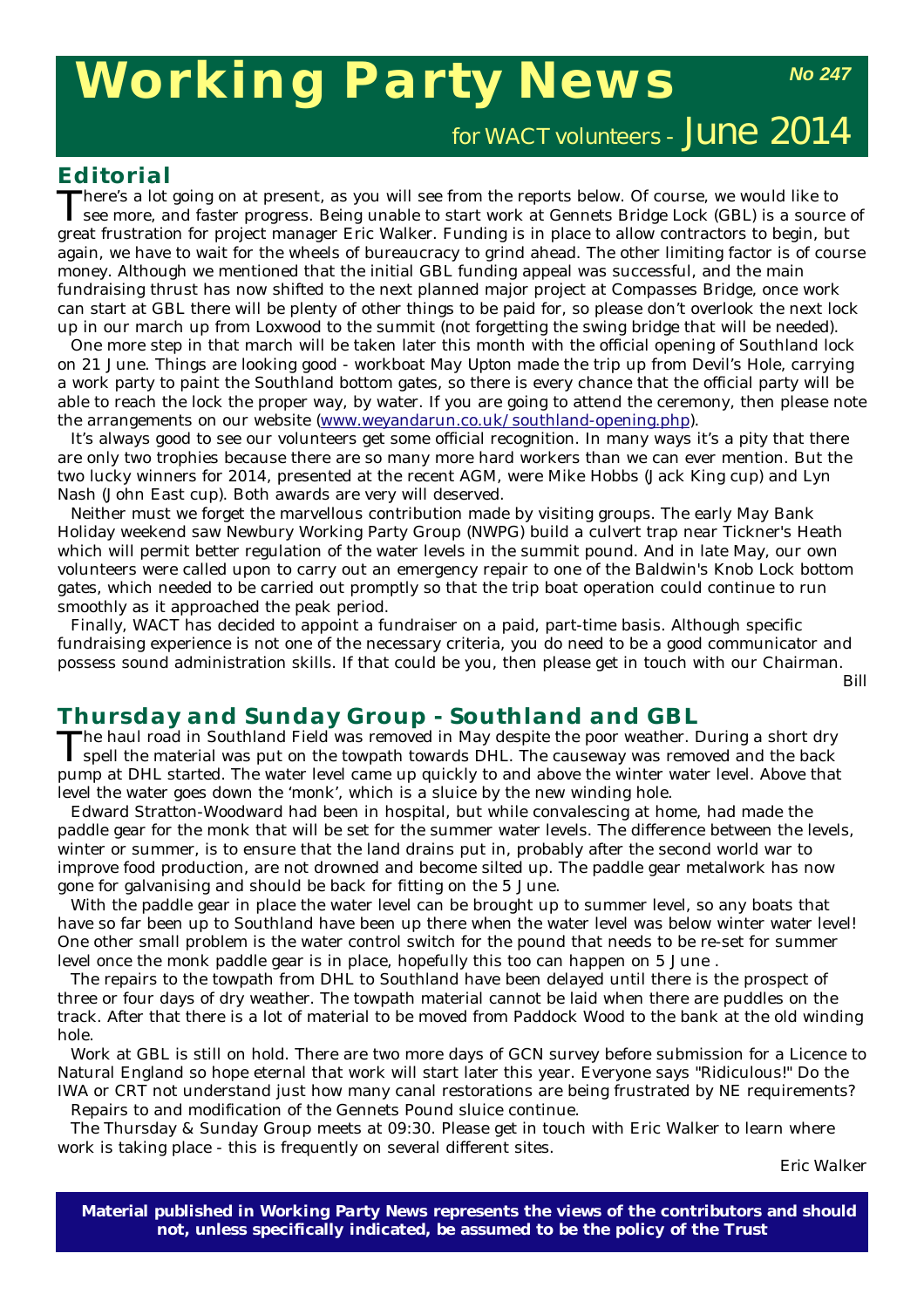

*Above and right: The Monday (Mrs Bucket) group installing stop planks at Baldwin's Knob Lock as part of the recent emergency repairs to a gate (pictures by Martin Burgess)*

# **The Mrs Bucket Group keeping up appearances on Mondays**

In late April and at our first May meeting we carried<br>Ion maintaining our regular sites and, in addition, w on maintaining our regular sites and, in addition, we spent a considerable amount of time tidying up and weeding at Southland lock under the eye of the landowner.

For our second May outing, at his request we assisted Peter Foulger inserting the stop planks at Baldwin's Knob lock to facilitate repairs to the bottom gates. During the same session we cut overhanging branches along the towpath between Brewhurst lock and Brewhurst bridge as well as installing dog 'poo' posters on boards around the car park at the Onslow Arms at locations specified by Lyn Nash.

We meet again on 2 June and 16 June at our normal sites.

### **Tickner's Heath Depot**

Yet another quiet month, what are you folks doing out there not breaking the trust's kit? Obviously, the training is proving effective. However, one piece of kit which did fail the operator test and decide to give up the ghost was one of the MU's mowers. But luckily, our resident mechanical wizard Francis Wellerd was on hand with his welding kit to stick - or should I say thermal bond - the broken cross member together. After a bit of tinkering it was sent on its way and from all reports it's doing a fine job canal side.

| <b>Name</b>           | <b>Group/Project</b>         | <b>Tel</b>                              | e-mail                         |
|-----------------------|------------------------------|-----------------------------------------|--------------------------------|
| <b>WACT Office</b>    | General enquiries            | 01403 752403                            | office@weyandarun.co.uk        |
| David Daniels         | Visiting working parties     | 01483 505566 Mon-<br>Thurs 8.30-12.30pm | support@weyandarun.co.uk       |
| <b>Michael Bates</b>  | Health & Safety Officer      | 07786 323515                            | michael_bates@weyandarun.co.uk |
| Eric Walker           | Loxwood Projects             | 07717 855340                            | tsg@weyandarun.co.uk           |
| Ray Pick              | <b>MidWeek Working Party</b> | 01483 272443                            | anne.pick@btinternet.com       |
| John Empringham       | Monday Group                 | 01483 562657                            | mondaygroup@weyandarun.co.uk   |
| <b>Kev Baker</b>      | Loxwood Link                 | 02380 861074                            | loxwoodlink@weyandarun.co.uk   |
| John Smith            | <b>Tickner's Depot</b>       | 01903 235790                            | depot@weyandarun.co.uk         |
| <b>Tony Clear</b>     | Winston's Group              | 01903 774 301                           | winstonsgroup@weyandarun.co.uk |
| <b>Keith Nichols</b>  | Hedge laying                 | 01403 753882                            | hedging@weyandarun.co.uk       |
| <b>Bill Nicholson</b> | Northern working parties     | 01844 343 369                           | bill@nwpg.org.uk               |
| <b>Bill Thomson</b>   | <b>Working Party News</b>    | 01903 744767                            | bill thomson@weyandarun.co.uk  |



*Nick Wood*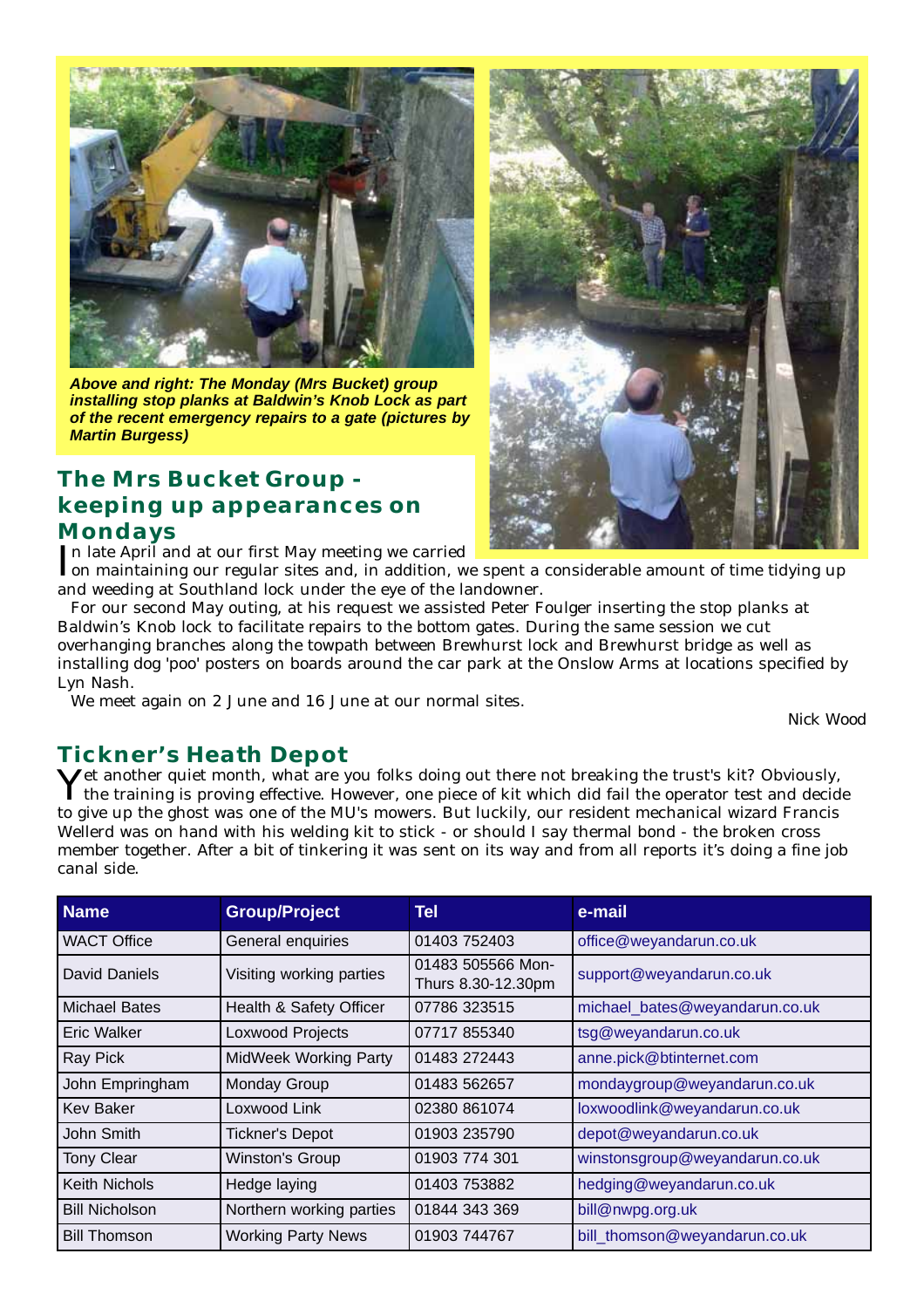We received a request for signs for the Southland Lock opening from Jim Phillips. So Mick Jones and Richard Powell put their heads together and produced an 'A' board out of quickly-modified Poddle signs; no damage was done and the signs are still useable for 8 June, if a trifle lighter. Once converted, the signs will be out on the roadside directing all and sundry for the grand opening on 21 June.

We do seem to be doing quite a bit on the signage side. Lyn Nash asked for some boards to be used on the towpath to help remind our dog loving friends to take their little packages home and not leave them in situ. The task was quickly done by Richard Powell and David Robson, and rather neat they looked too. I know self-praise is no praise.

But the prize of the month goes to our very own painter and decorator extraordinaire Ken Bacon who has produced a masterpiece of shadow board for our various sets of spanners (see picture, right). All we have got to do now is to remember to put them back in the right place. Ken will no doubt be keeping a beady eye on proceedings.

As we had a bit of a slack moment during the month we took advantage of sunshine to do a bit of gardening in the depot. David Robson has proved a dab had with a strimmer; that is when not unravelling the cutting cord. He is available (when not teaching overseas students the Queen's English as what she is spoke) at a reasonable cost.

Dave Kersley meanwhile has been scratching his head on how to fix the problem of the brakes on the flat bed machinery trailer. The brakes were seized on and when stripped down it was found that new return springs and cables were needed. As is usual with most our items, it was found that this type of



trailer ceased production some 30+ years ago. So Dave is at present scouring every box of springs he can find for replacements and wondering how to get a replacement cable. Keep smiling, Dave. Well that's about it for this month. All the best

*John Smith*

| <b>Working Party Diary</b>                                                |                                                         |                                                                       |  |  |
|---------------------------------------------------------------------------|---------------------------------------------------------|-----------------------------------------------------------------------|--|--|
| Every Sunday and Thursday                                                 | Mainly construction work                                | <b>Contact Eric Walker for details</b>                                |  |  |
| Usually first & third Mondays of the   'Mrs Bucket' - Keeping Up<br>month | Appearances                                             | Details from John Empringham                                          |  |  |
| Every Wednesday                                                           | <b>Mid-Week Working Party</b>                           | Check with Ray Pick for confirmation of<br>venue                      |  |  |
| Every Wednesday (plus Thursday<br>and Sunday as required)                 | Loxwood Link Maintenance                                | Check with Kev Baker                                                  |  |  |
| Every Wednesday                                                           | Maintenance sessions at<br><b>Tickner's Heath Depot</b> | Contact John Smith/Ken Bacon                                          |  |  |
| <b>Tuesdays or Fridays</b>                                                | Winston Harwood Group                                   | Contact Tony Clear for details                                        |  |  |
| 8 June                                                                    | Annual 'Poddle' sponsored walk                          | Help needed, contact poddle@weyandarun.co.uk                          |  |  |
| 21 June                                                                   | Southland Lock reopening and<br>small boat rally        | See www.weyandarun.co.uk/events2.php<br>for timetable and information |  |  |